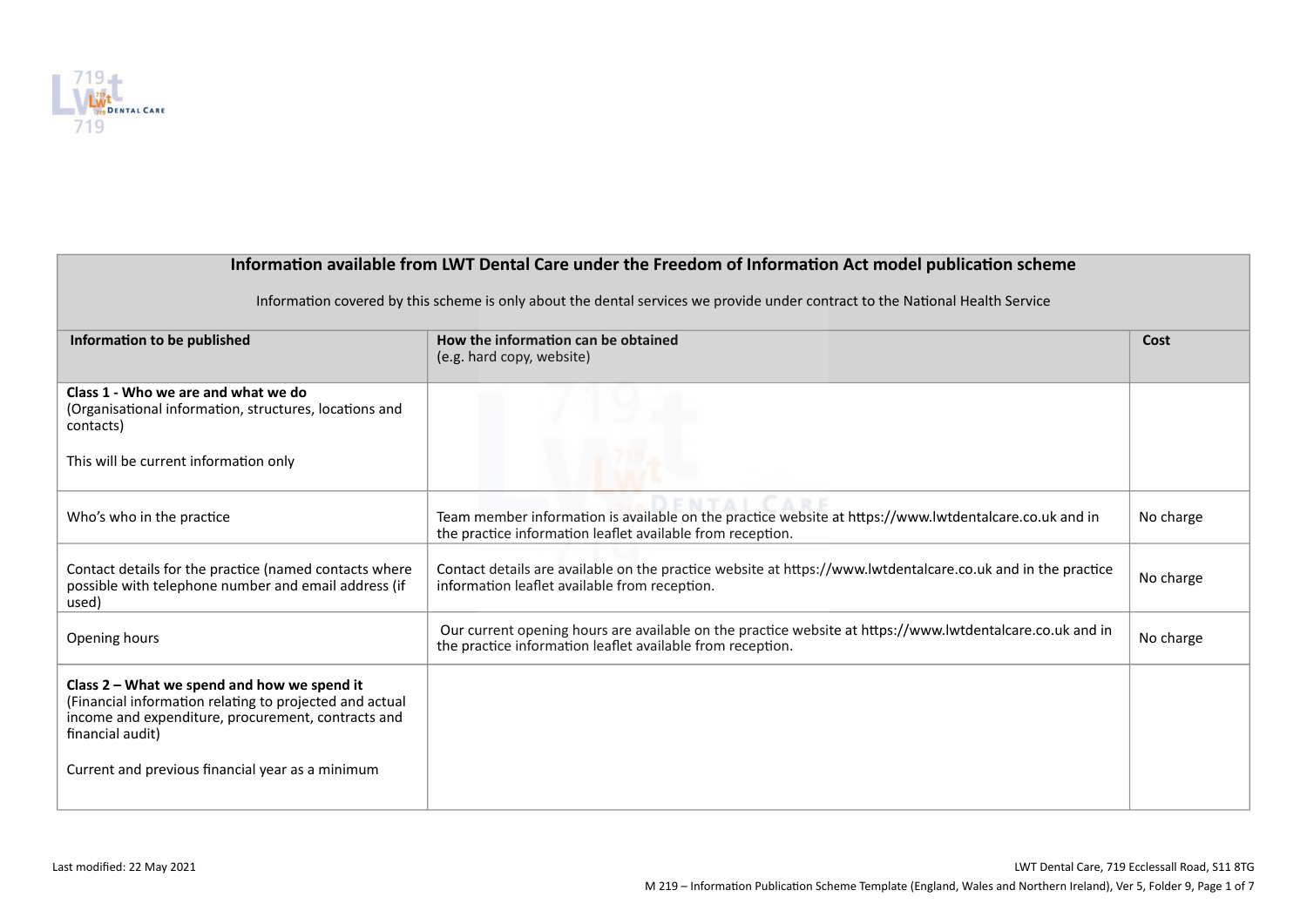

| Details on NHS funding received by the practice and the<br>cost of operating the NHS contract. We would expect<br>dentists to consider publishing as much information as<br>possible, including as much detail as possible. | The value of our GDS/PDS contract with the NHS and targets are available from the practice owners, Russell<br>Taylor, Andrew Tootell and Richard Brogden.                                   | 10p per<br>photocopy<br>£4 per CD<br>£4 per memory<br>stick |
|-----------------------------------------------------------------------------------------------------------------------------------------------------------------------------------------------------------------------------|---------------------------------------------------------------------------------------------------------------------------------------------------------------------------------------------|-------------------------------------------------------------|
| Total annual expenditure on the provision of our<br>contracted services (since most practices also provide<br>care to patients on a private basis, the costs have been<br>apportioned)                                      | The practice provides both NHS and private treatment to patients. Information regarding the annual costs to<br>the practice to deliver our NHS services is available from Andrew Tootell    | 10p per<br>photocopy<br>£4 per CD<br>£4 per memory<br>stick |
| Audit of NHS income, if held                                                                                                                                                                                                | The practice is not audited and no information is held.                                                                                                                                     |                                                             |
| Class 3 - What our priorities are and how we are<br>doing<br>(Strategies and plans, performance indicators, audits,<br>inspections and reviews)<br>Current and previous year as a minimum                                   | <b>DENTAL CARE</b>                                                                                                                                                                          |                                                             |
| Plans for the development and provision of NHS<br>services                                                                                                                                                                  | The practice currently has no plans regarding the development and provision of NHS services. Any plans<br>developed would be published on our practice website https://lwtdentalcare.co.uk. |                                                             |
| Performance data including performance against<br>targets                                                                                                                                                                   | Information regarding targets and our performance against them is available from the practice owners<br>Russell Taylor, Andrew Tootell and Richard Brogden.                                 | 10p per<br>photocopy<br>£4 per CD<br>£4 per memory<br>stick |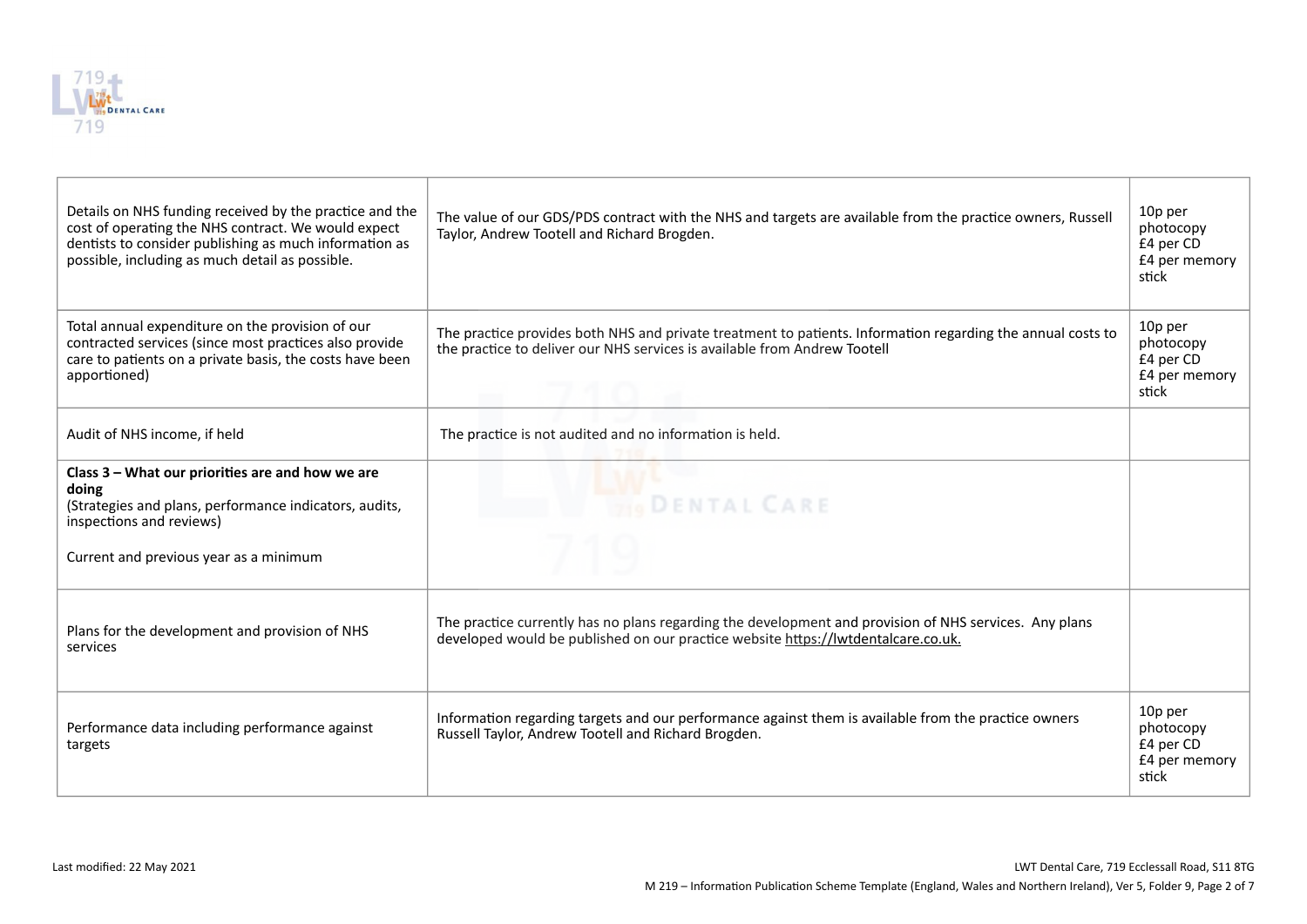

| Practice inspection. Inspection reports by<br>regulators the Care Quality Commission (CQC)                                        | Our latest CQC inspection report is available on the CQC website at: https://www.cqc.org.uk and on our<br>website https://lwtdentalcare.co.uk.                                                                                                                                                                                                                     | No Charge                                                                                                                         |
|-----------------------------------------------------------------------------------------------------------------------------------|--------------------------------------------------------------------------------------------------------------------------------------------------------------------------------------------------------------------------------------------------------------------------------------------------------------------------------------------------------------------|-----------------------------------------------------------------------------------------------------------------------------------|
| Class 4 – How we make decisions<br>(Decision making processes and records of decisions)<br>Current and previous year as a minimum |                                                                                                                                                                                                                                                                                                                                                                    |                                                                                                                                   |
|                                                                                                                                   |                                                                                                                                                                                                                                                                                                                                                                    |                                                                                                                                   |
| Records of decisions made in the practice/firm affecting<br>the provision of NHS services.                                        | As a small company management decisions are not always recorded. Information may be available from the<br>practice owners, Russell Taylor, Andrew Tootell and Richard Brogden. Changes in the provision of NHS<br>services are incorporated into the practice information leaflet available free from reception and on the<br>website https://lwtdentalcare.co.uk. | No Charge<br>(If data<br>available other<br>that practice<br>leaflet) 10p per<br>photocopy<br>£4 per CD<br>£4 per memory<br>stick |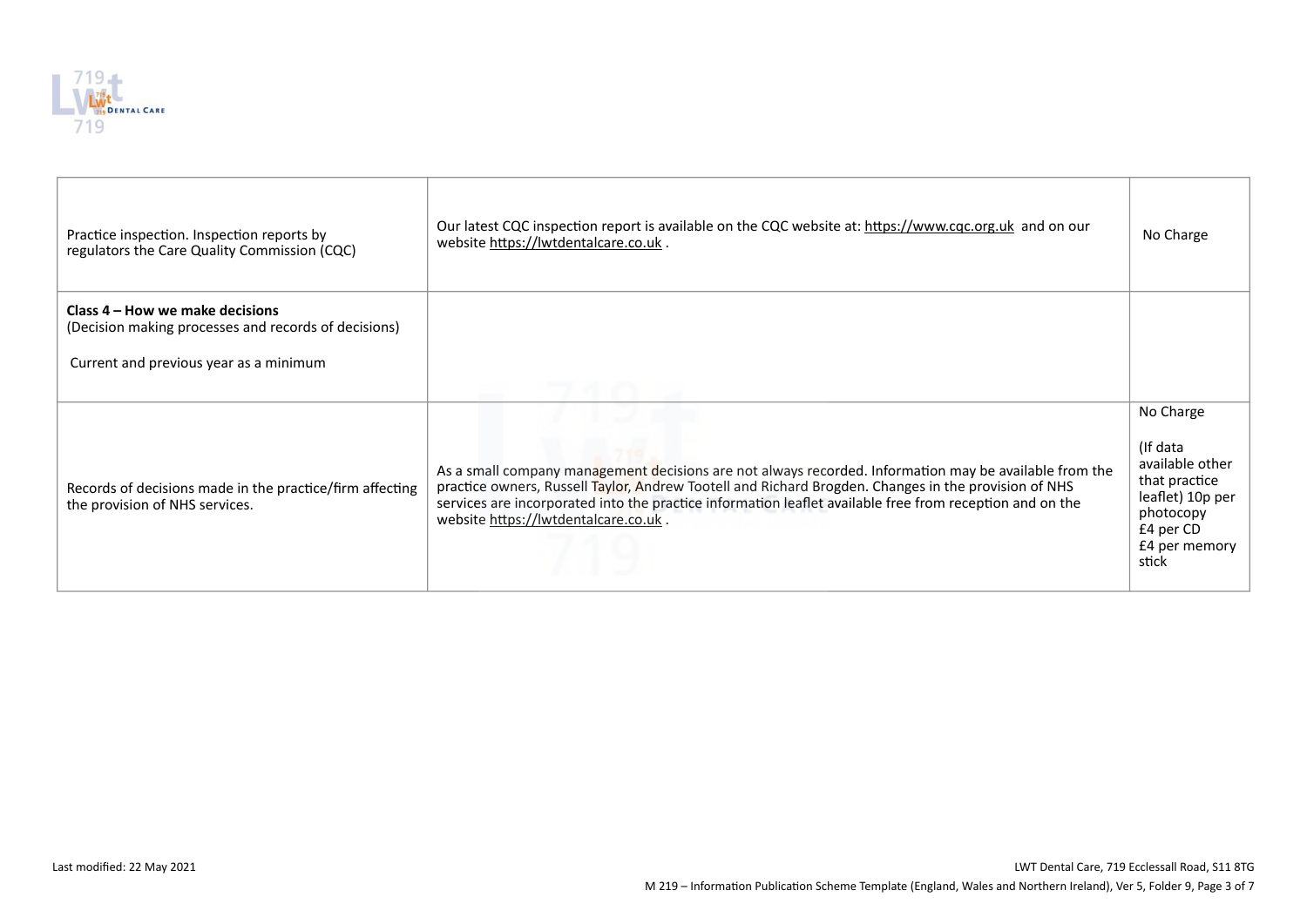

| Class $5 -$ Our policies and procedures<br>(Current written protocols, policies and procedures for<br>delivering our services and responsibilities)<br>Current information only.<br>Here we have listed the policies we would expect<br>practices to have. Any additional policies should also be<br>listed.<br>Mark "not held" against any policies that are not<br>actually held. |                                                                                                                                                                                                                                                                     |                                                             |
|-------------------------------------------------------------------------------------------------------------------------------------------------------------------------------------------------------------------------------------------------------------------------------------------------------------------------------------------------------------------------------------|---------------------------------------------------------------------------------------------------------------------------------------------------------------------------------------------------------------------------------------------------------------------|-------------------------------------------------------------|
| Policies and procedures about customer service                                                                                                                                                                                                                                                                                                                                      | Our Patient experience policy (M 233-PEX) is available from reception.                                                                                                                                                                                              | 10p per<br>photocopy<br>£4 per CD<br>£4 per memory<br>stick |
| Policies and procedures about employment of staff                                                                                                                                                                                                                                                                                                                                   | Information available from reception includes, but is not limited to:<br>• Recruitment and selection policy and procedure (M 222H)<br>Employment and induction policy (M 233-EIN)<br>• Disciplinary (M 227B), Grievance (M 227A) and Capability (M 227D) procedures | 10p per<br>photocopy<br>£4 per CD<br>£4 per memory<br>stick |
| Equality and diversity policy                                                                                                                                                                                                                                                                                                                                                       | Our Equality, dignity and human right policy (M 233-EQD) is available from reception.                                                                                                                                                                               | 10p per<br>photocopy<br>£4 per CD<br>£4 per memory<br>stick |
| Health and safety policy                                                                                                                                                                                                                                                                                                                                                            | Our Health and safety policy (M 250C) is available from reception.                                                                                                                                                                                                  | 10p per<br>photocopy<br>£4 per CD<br>£4 per memory<br>stick |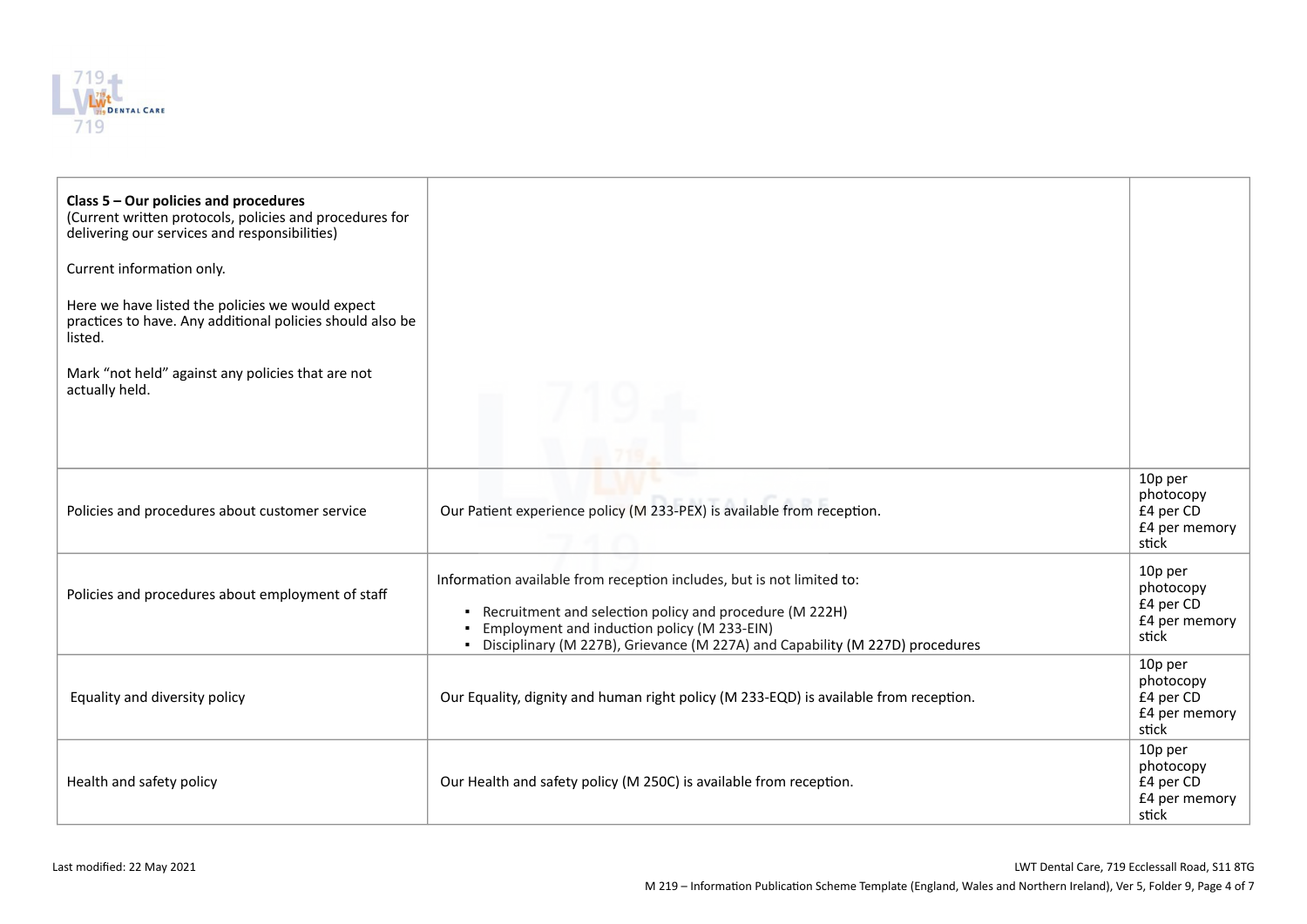

| Infection control policy                                                                                             | Our Infection control policy (M 257A) and procedures (M 257B) are available from reception.                                                                                                                           | 10p per<br>photocopy<br>£4 per CD<br>£4 per memory<br>stick |
|----------------------------------------------------------------------------------------------------------------------|-----------------------------------------------------------------------------------------------------------------------------------------------------------------------------------------------------------------------|-------------------------------------------------------------|
| Radiation protection checklist                                                                                       | Information from our Radiation protection folder is available from Donna Garnham.                                                                                                                                     | 10p per<br>photocopy<br>£4 per CD<br>£4 per memory<br>stick |
| Complaints procedures (including those covering<br>requests for information and operating the publication<br>scheme) | Our complaints procedure England and Northern Ireland: (G 110C) is displayed in the waiting room<br>and available on the practice website at https://www.lwtdentalcare.co.uk. Copies are available from<br>reception. | No charge                                                   |
| Records management policies (records retention,<br>destruction and archive)                                          | Our Record management policy (M 233-REM) is available from reception.<br><b>DENTAL CARE</b>                                                                                                                           | 10p per<br>photocopy<br>£4 per CD<br>£4 per memory<br>stick |
| Confidentiality and data protection policies                                                                         | Our Confidentiality (M 233-CON) and Data protection (M 233-DPT) policies are available from reception.                                                                                                                | 10p per<br>photocopy<br>£4 per CD<br>£4 per memory<br>stick |
| Policies and procedures for handling requests for<br>information                                                     | Requests for information are covered in our Data protection policy (M 233-DPT), which is available from<br>reception.                                                                                                 | 10p per<br>photocopy<br>£4 per CD<br>£4 per memory<br>stick |
| Practice information leaflet                                                                                         | Our practice information leaflet is available at reception and on the website https://lwtdentalcare.co.uk                                                                                                             | No charge                                                   |
| Class 6 - Lists and Registers<br>Currently maintained lists and registers only                                       |                                                                                                                                                                                                                       |                                                             |
| Any publicly available register or list (if any are held this                                                        | None held                                                                                                                                                                                                             |                                                             |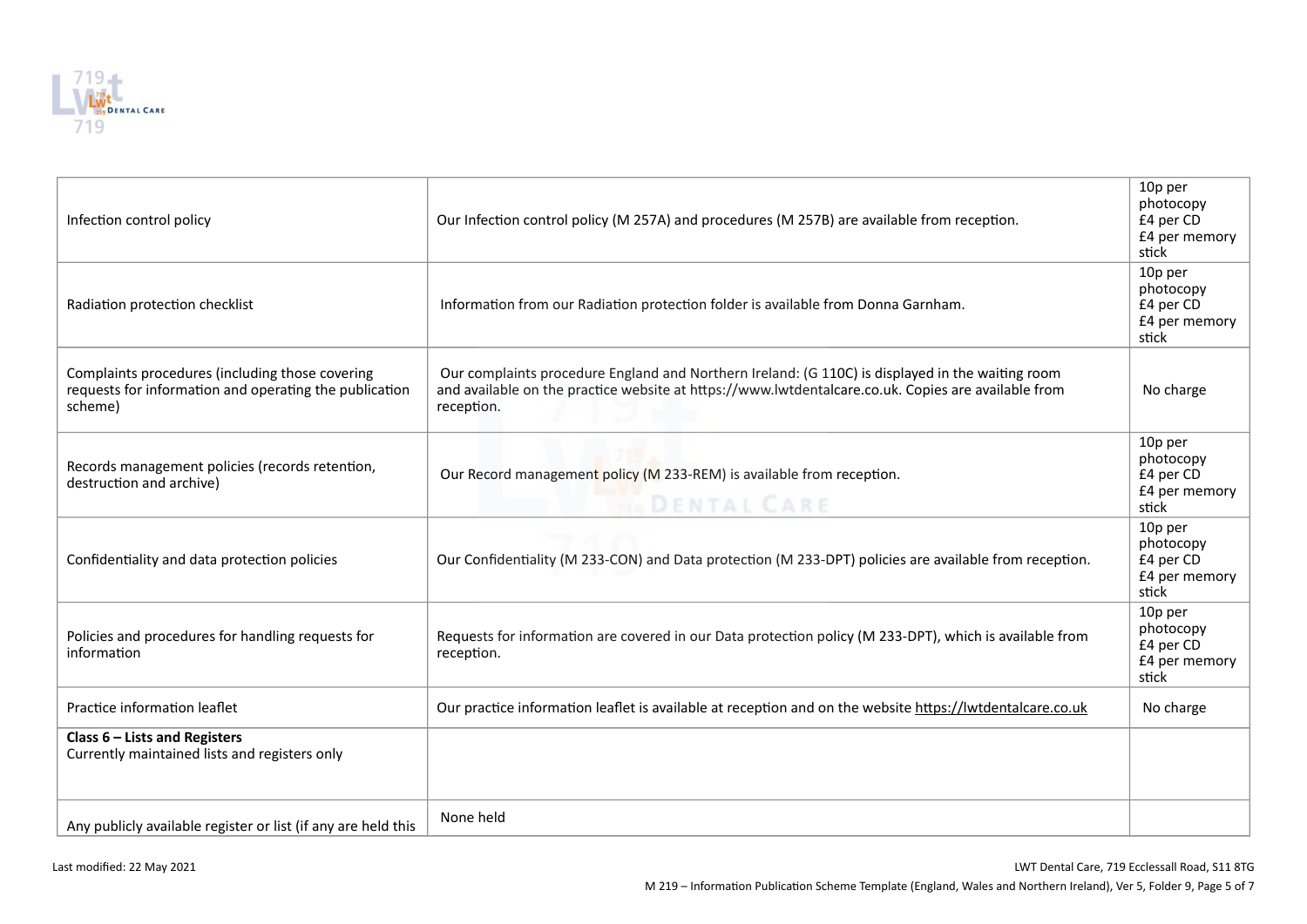

| should be publicised; in most circumstances existing<br>access provisions will suffice).                                                                   |                                                                                                                                                                                                                                                                                                       |           |
|------------------------------------------------------------------------------------------------------------------------------------------------------------|-------------------------------------------------------------------------------------------------------------------------------------------------------------------------------------------------------------------------------------------------------------------------------------------------------|-----------|
| Class $7 -$ The services we offer<br>(Information about the services we offer, including<br>leaflets, guidance and newsletters produced for the<br>public) |                                                                                                                                                                                                                                                                                                       |           |
| Current information only                                                                                                                                   |                                                                                                                                                                                                                                                                                                       |           |
| The services provided under contract to the NHS                                                                                                            | Information about the services we offer is outlined on the practice website<br>at https://www.lwtdentalcare.co.uk and in the practice information leaflet.                                                                                                                                            | No charge |
| Charges for any of these services                                                                                                                          | Information regarding charges for NHS services are on the practice website<br>at https://www.lwtdentalcare.co.uk they are also available from the NHS website https://www.nhs.uk.                                                                                                                     | No charge |
| Information leaflets                                                                                                                                       | We have a range of leaflets in regard to oral health information, free of charge and available in the waiting<br>room and from individual dentists.                                                                                                                                                   | No charge |
| Out of hours arrangements                                                                                                                                  | Information about out-of-hours emergency care is available in the practice information leaflet, which is<br>available from the practice reception and published on the practice website<br>https://www.lwtdentalcare.co.uk and details are also available on our out of hours answerphone<br>message. | No charge |